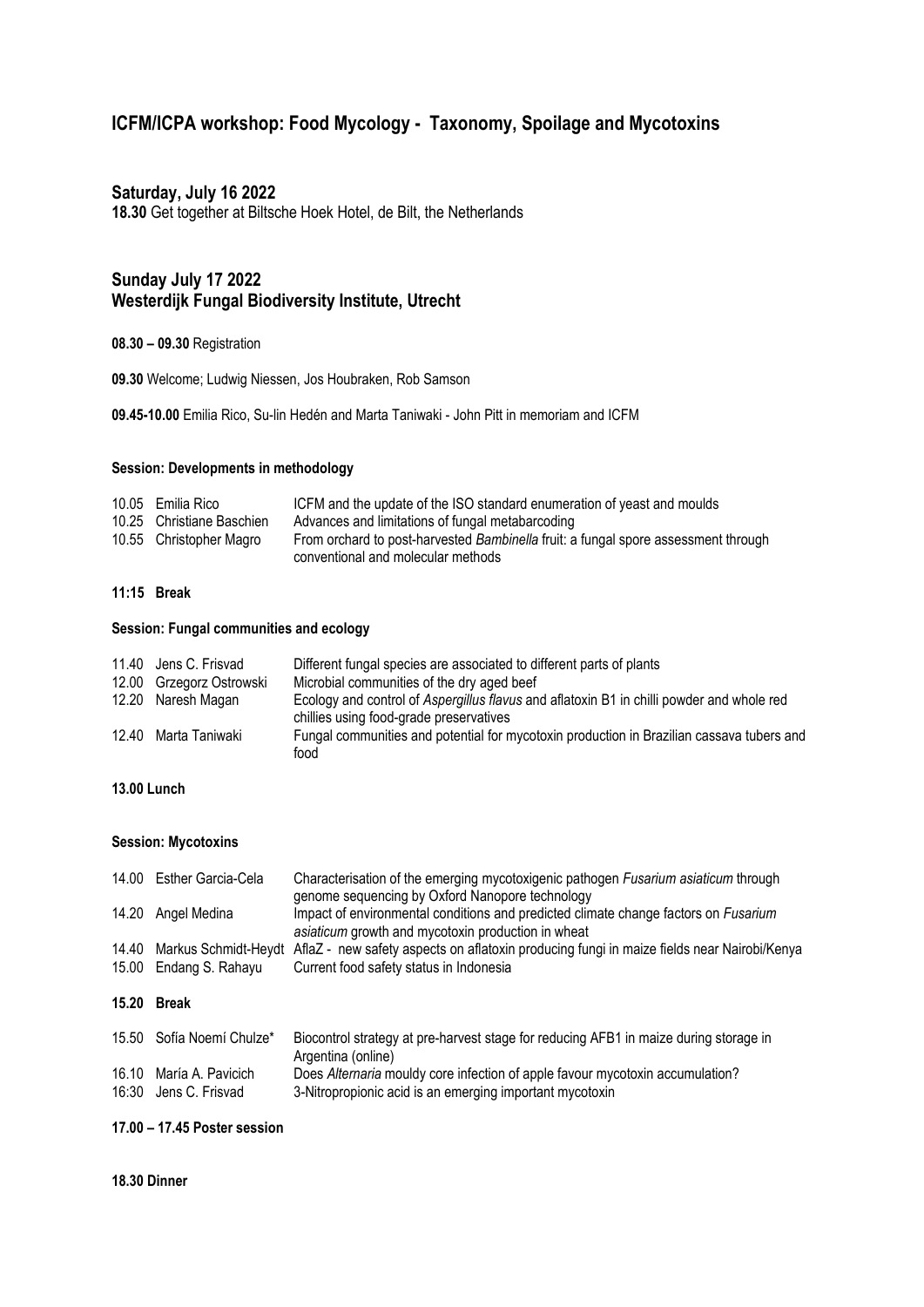# **Monday 18 July 2022**

# **Session: Taxonomy of food borne fungi**

| 09.00 | Rob Samson               | In memoriam John Pitt and his contribution to the International Commission of Penicillium<br>and Aspergillus                                                                                 |
|-------|--------------------------|----------------------------------------------------------------------------------------------------------------------------------------------------------------------------------------------|
| 09.20 | Jens C. Frisvad          | Revitalization of phenotypic taxonomy in Aspergillus, Penicillium and Talaromyces                                                                                                            |
|       | 09.40 Pedro Crous et al. | A taxonomic overview of Fusarium                                                                                                                                                             |
| 10.00 | Monika Coton             | New insights on the unexpected diversity of Nectriaceae species in cheese and a glimpse at<br>their functional diversity                                                                     |
| 10:20 | František Sklenář        | Implementation of species delimitation methods in Aspergillus                                                                                                                                |
|       |                          |                                                                                                                                                                                              |
| 10.40 | <b>Break</b>             |                                                                                                                                                                                              |
| 11.00 |                          |                                                                                                                                                                                              |
| 11.20 | Roya Vahedi<br>Paul Dyer | Aspergillus section Terrei: Taxonomic status and antifungal susceptibility profiles<br>Relevance of sexual states to modern taxonomy and food mycology, insights from<br>Aspergillus species |

# **Session: Biocontrol and processing**

| 12.05 | Elettra Berni        | Effect of gaseous ozone and ozonized water against food-spoiling filamentous fungi on<br>stainless steel                                                    |
|-------|----------------------|-------------------------------------------------------------------------------------------------------------------------------------------------------------|
| 12.25 | Masja Nierop Groot   | Impact of (mild) processing on food spoilage fungi                                                                                                          |
| 12.50 | Lunch                |                                                                                                                                                             |
| 13:45 | Donato Magistà*      | Studies on the efficacy of electrolysed oxidising water to control Aspergillus carbonarius and<br>ochratoxin A contamination on grape (online)              |
| 14:05 | Gemma Castellá       | Non-ochratoxigenic black aspergilli as biological control agents                                                                                            |
| 14:25 | Naresh Magan         | Effect of ozone treatment of different commodities: relative control of germination, growth<br>and mycotoxin production by Aspergillus and Fusarium species |
|       | 14.45 Emmanuel Coton | Biotic and abiotic factors impact the efficacy of antifungal biocides used in the dairy industry                                                            |

## **15.05 Break**

## **Session: Food fermentation**

| 15.50 | 15.30 Seung-Beom Hong<br>Giancarlo Perrone | The role of indigenous meju fungi for fermented soybean products<br>Penicillium genome project: the case of Italian strains from fermented food |
|-------|--------------------------------------------|-------------------------------------------------------------------------------------------------------------------------------------------------|
|       |                                            |                                                                                                                                                 |
|       | 16.10 Vasilis Valdramidis                  | Optimisation of koji production from a simulant system to rice and its association with<br>flavour enhancement                                  |
|       | 16.30 Kap-Hoon Han                         | Fermentation of Korean traditional meju using GRAS fungal strains                                                                               |
|       | 16.50 Ewen Crequer                         | Adaptive differences between Penicillium roqueforti cheese and "non-cheese" populations                                                         |

ICFM commission meeting (closed)

Dinner